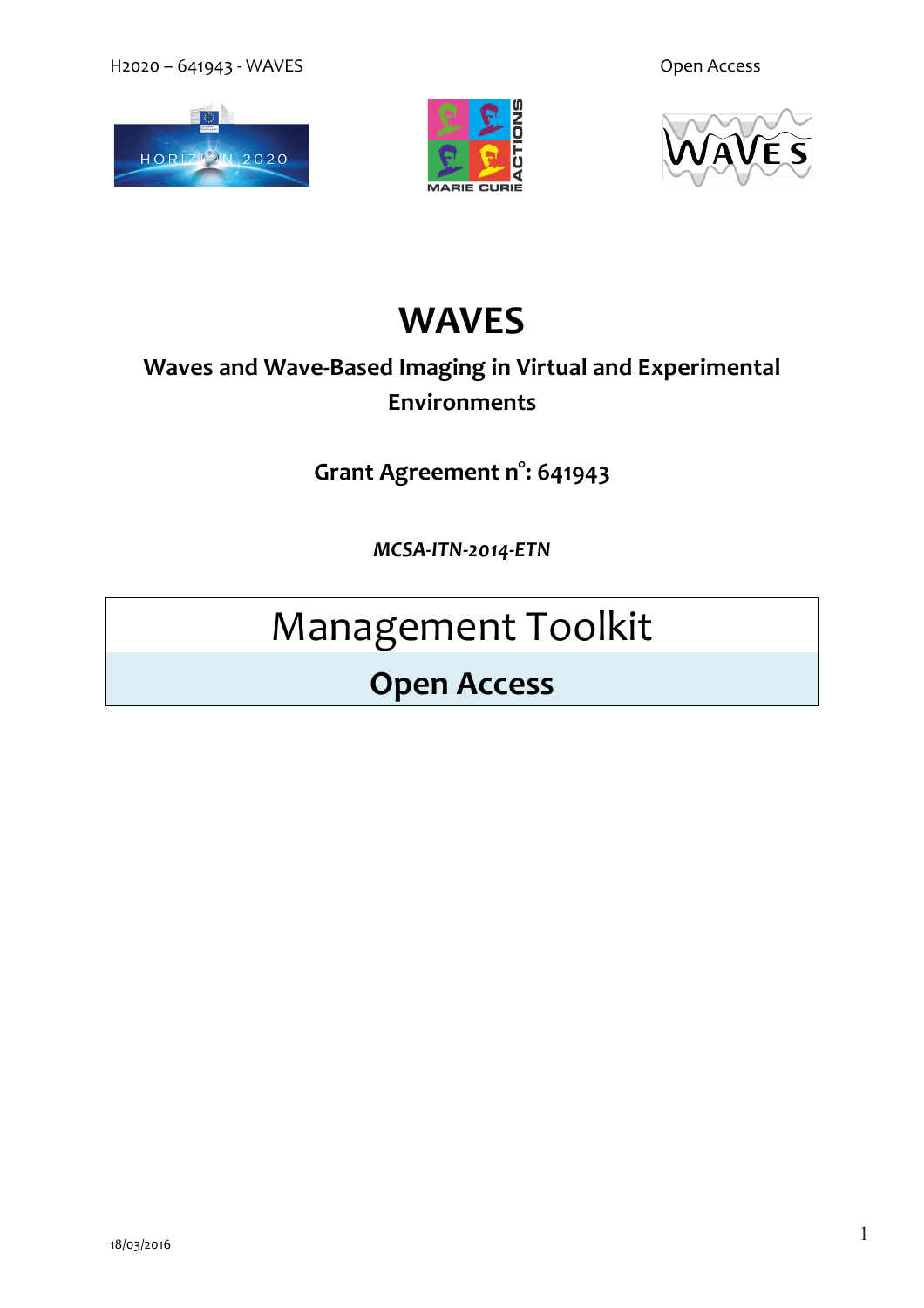The European Commission requests the beneficiaries in projects funded under H2020 to provide "online access to scientific information that is free of charge to the end-user and reusable". For that, I advise you to follow the steps below:

1) Publish in a journal that allows to disclose the article under 6 months after the publication:

You can check the publisher policies with Sherpa/RoMEO (http://www.sherpa.ac.uk/romeo/index.php). Publishers have different policies depending on journals, so you should refer to the journal and not to the publisher.

You can find below the journals you use to publish in. Be aware that theses data are real at this moment but may change over time.

If the embargo is up than 6 months, and you still want to publish in this journal, you can try to negotiate, sending a letter (see templates -letter+addendum- attached adapted from the available resources in OpenAire - https://www.openaire.eu/copyright-issues ).

You can find an example (https://pandelisperakakis.wordpress.com/2015/09/09/how-to-negotiate-withpublishers-an-example-of-immediate-self-archiving-despite-publishers-embargo-policy/) on how to negotiate with a publisher your right to make your research freely available without having to pay any money.

| journal                                                                 | publisher                                                    | <b>Version of article</b><br>that it is allowed<br>to file in the<br>repository | embargo   | Conforms H2020<br>no charge of<br>open access<br>(APC) | Cost of open access<br>option                                                                                                     | Sherpa Romeo card                                 |
|-------------------------------------------------------------------------|--------------------------------------------------------------|---------------------------------------------------------------------------------|-----------|--------------------------------------------------------|-----------------------------------------------------------------------------------------------------------------------------------|---------------------------------------------------|
| Geochemistry,<br>Geophysics,<br>Geosystems                              | AGU/Wiley                                                    | PDF editor                                                                      | 6 months  | Yes                                                    |                                                                                                                                   | http://www.sherpa.ac.uk/romeo/issn/1525-<br>2027  |
| <b>GRL</b> - Geophysical<br><b>Research Letters</b>                     | AGU/Wiley                                                    | PDF editor                                                                      | 6 months  | Yes                                                    |                                                                                                                                   | http://www.sherpa.ac.uk/romeo/issn/0094-<br>8276/ |
| JGR - journal of<br>geophysical<br>research                             | Wiley                                                        | PDF editor                                                                      | 6 months  | Yes                                                    |                                                                                                                                   | http://www.sherpa.ac.uk/romeo/issn/0148-<br>0227/ |
| PEPI - Physics of the<br><b>Earth and Planetary</b><br><b>Interiors</b> | Elsevier                                                     | manuscript<br>accepted                                                          | 12 months | <b>No</b>                                              | 3300\$                                                                                                                            | http://www.sherpa.ac.uk/romeo/issn/0031-<br>9201  |
| <b>GJI - Geophysical</b><br>Journal<br>International                    | <b>Oxford University</b><br>Press                            | PDF editor                                                                      | no        | yes                                                    |                                                                                                                                   | http://www.sherpa.ac.uk/romeo/issn/0956-<br>540X/ |
| Geophysics                                                              | Society of<br>Exploration<br>Geophysicists                   | PDF editor                                                                      | no        | yes                                                    |                                                                                                                                   | http://www.sherpa.ac.uk/romeo/issn/0016-<br>8033/ |
| <b>Bulletin of the</b><br>Seismological<br><b>Society of America</b>    | Seismological<br>Society of America                          | PDF editor                                                                      | 12 months | Yes                                                    | "Authors may<br>request a special<br>exception for<br>archiving before 12<br>months if required<br>by governmental<br>regulation" | http://www.sherpa.ac.uk/romeo/issn/0037-<br>1106/ |
| Nature                                                                  | Nature                                                       | Manuscript<br>accepted                                                          | 6 months  | Yes                                                    |                                                                                                                                   | http://www.sherpa.ac.uk/romeo/issn/0028-<br>0836/ |
| Science                                                                 | American<br>Association for the<br>Advancement of<br>Science | Manuscript<br>accepted                                                          | 6 months  | Yes                                                    |                                                                                                                                   | http://www.sherpa.ac.uk/romeo/issn/0036-<br>8075/ |
| JASA - Journal of<br>the Acoustical<br><b>Society of America</b>        | <b>Acoustical Society</b><br>of America                      | Manuscript<br>accepted                                                          | 6 months  | Yes                                                    |                                                                                                                                   | http://www.sherpa.ac.uk/romeo/issn/0001-<br>4966/ |
| JCP - Journal of<br>Computational<br><b>Physics</b>                     | Elsevier                                                     | Manuscript<br>accepted                                                          | 12 months | <b>No</b>                                              | 2600\$                                                                                                                            | http://www.sherpa.ac.uk/romeo/issn/0021-<br>9991/ |
| <b>Comptes rendus</b><br>géosciences                                    | Elsevier                                                     |                                                                                 |           | Yes                                                    | Free open access for<br>articles whose<br>corresponding<br>authors are<br>affiliated with<br>French research<br>structures        |                                                   |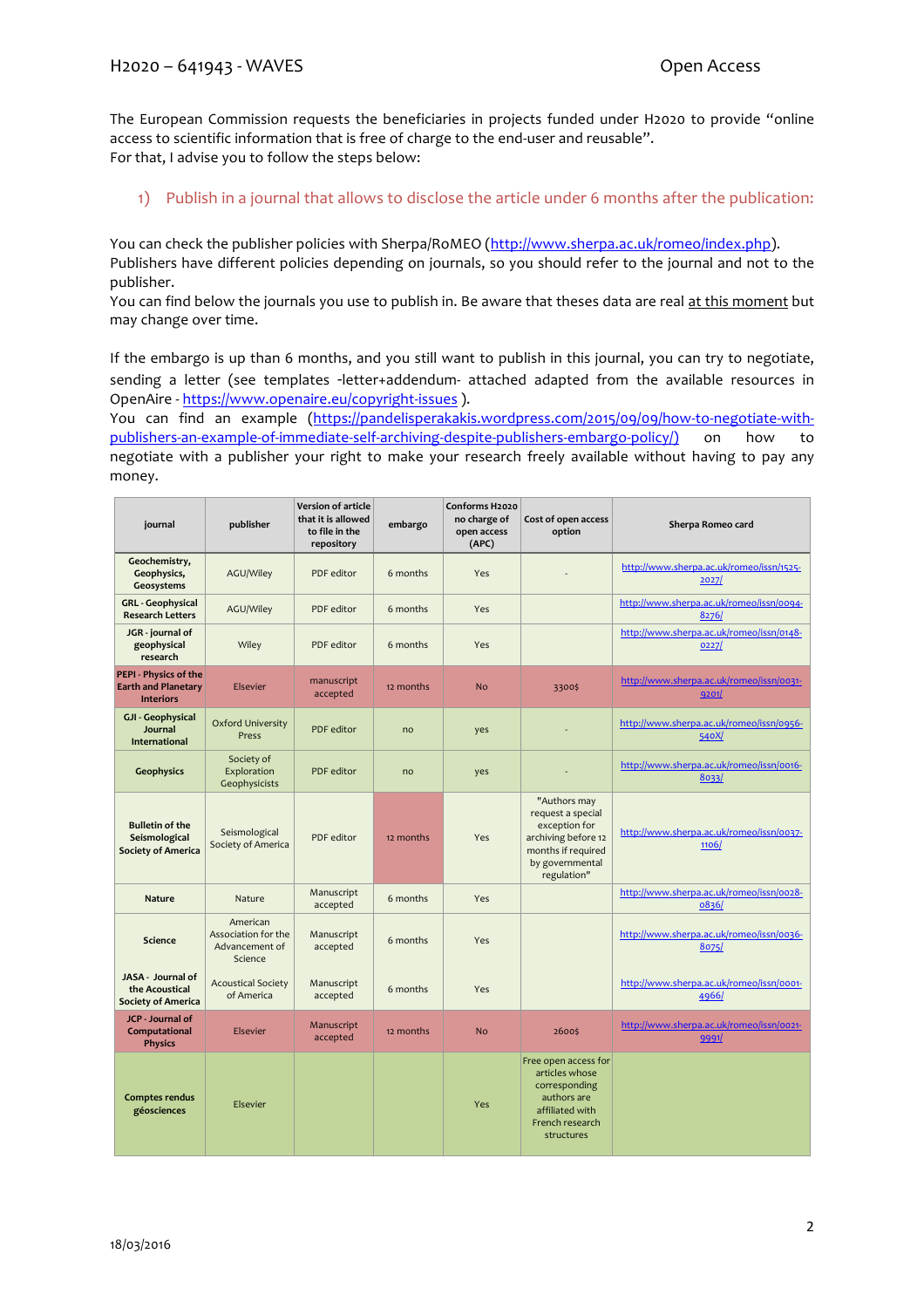#### H2020 – 641943 - WAVES **DEEP SERVICES** Open Access

| Geophysical<br>Prospecting                                                                                                      | Wiley                                                          | Manuscript<br>accepted | 12 months | <b>No</b> | \$3000  | http://www.sherpa.ac.uk/romeo/issn/0016-<br>8025/                                                                                                                                                        |
|---------------------------------------------------------------------------------------------------------------------------------|----------------------------------------------------------------|------------------------|-----------|-----------|---------|----------------------------------------------------------------------------------------------------------------------------------------------------------------------------------------------------------|
| <b>Physical Review E</b>                                                                                                        | American Physical<br>Society                                   | Manuscript<br>accepted | No        | Yes       |         | http://www.sherpa.ac.uk/romeo/issn/1539-<br>3755L                                                                                                                                                        |
| <b>Physical Review</b><br><b>Letters</b>                                                                                        | American Physical<br>Society                                   | Manuscript<br>accepted | <b>No</b> | Yes       |         | http://www.sherpa.ac.uk/romeo/issn/0031-<br>9007/                                                                                                                                                        |
| <b>Journal of Applied</b><br><b>Physics</b>                                                                                     | <b>American Physical</b><br>Society                            | Manuscript<br>accepted | <b>No</b> | Yes       |         | See: http://publishing.aip.org/authors/web-<br>posting-guidelines                                                                                                                                        |
| <b>Wave Motion</b>                                                                                                              | Elsevier                                                       | Manuscript<br>accepted | 12 months | <b>No</b> | \$2 200 | http://www.sherpa.ac.uk/romeo/issn/0165-<br>2125/                                                                                                                                                        |
| <b>Inverse Problems</b>                                                                                                         | <b>Institute of Physics</b>                                    | Manuscript<br>accepted | 12 months | <b>No</b> | 1950€   | http://www.sherpa.ac.uk/romeo/issn/0266-<br>5611/<br>Referee award: "Referees are offered a 10%<br>credit towards the cost of publishing on a<br>gold open access basis when they review an<br>article." |
| <b>SIAM Journal on</b><br><b>Imaging Sciences</b>                                                                               | Society for<br>Industrial and<br>Applied<br><b>Mathematics</b> | PDF editor             | <b>No</b> | Yes       |         | http://www.sherpa.ac.uk/romeo/issn/1936-<br>4954                                                                                                                                                         |
| <b>IEEE Signal</b><br><b>Processing Letters</b>                                                                                 | <b>IEEE</b>                                                    | Manuscript<br>accepted | <b>No</b> | Yes       |         | http://www.sherpa.ac.uk/romeo/issn/1070-<br>9908/                                                                                                                                                        |
| <b>IEEE Journal of</b><br><b>Selected Topics in</b><br><b>Applied Earth</b><br><b>Observations and</b><br><b>Remote Sensing</b> | <b>IEEE</b>                                                    | Manuscript<br>accepted | <b>No</b> | Yes       |         | http://www.sherpa.ac.uk/romeo/issn/1939-<br>1404/                                                                                                                                                        |
| <b>IEEE Transactions</b><br>on Medical Imaging                                                                                  | <b>IEEE</b>                                                    | Manuscript<br>accepted | <b>No</b> | Yes       |         | http://www.sherpa.ac.uk/romeo/issn/0278-<br>0062/                                                                                                                                                        |
| <b>IEEE Transactions</b><br>on Ultrasonics.<br><b>Ferroelectrics and</b><br><b>Frequency Control</b>                            | <b>IEEE</b>                                                    | Manuscript<br>accepted | <b>No</b> | Yes       |         | http://www.sherpa.ac.uk/romeo/issn/0885-<br>3010/                                                                                                                                                        |

#### 2) Deposit publications in open repositories linked to OpenAire (6 months max)

Usually, each institution has its own repository (see table below). These repositories have to be linked with OpenAire. You can find all the linked repositories here: https://www.openaire.eu/search/data-providers. Insert correctly the project reference: WAVES / n°641943 *(this is the only way that will link the article with the WAVES project).*

The bibliographic metadata must be in a standard format and must include all of the following (art.29.2 p.35 GA):

- the terms "Marie Skłodowska-Curie Actions";

- the name action, acronym "WAVES" and grant number "641943";

- the publication date, and length of embargo period if applicable, and

- a persistent identifier.

| Institution   | Own repository                                   |
|---------------|--------------------------------------------------|
| <b>UPMC</b>   | http://hal.upmc.fr/                              |
| <b>UEDIN</b>  | https://www.era.lib.ed.ac.uk/                    |
| <b>NTNU</b>   | http://brage.bibsys.no/xmlui/handle/11250/223328 |
| TU Delft      | http://repository.tudelft.nl/                    |
| <b>UOXF</b>   | http://ora.ox.ac.uk/                             |
| <b>CNRS</b>   | https://hal.archives-ouvertes.fr/                |
| <b>INSERM</b> | http://www.hal.inserm.fr/                        |
| <b>SCR</b>    |                                                  |